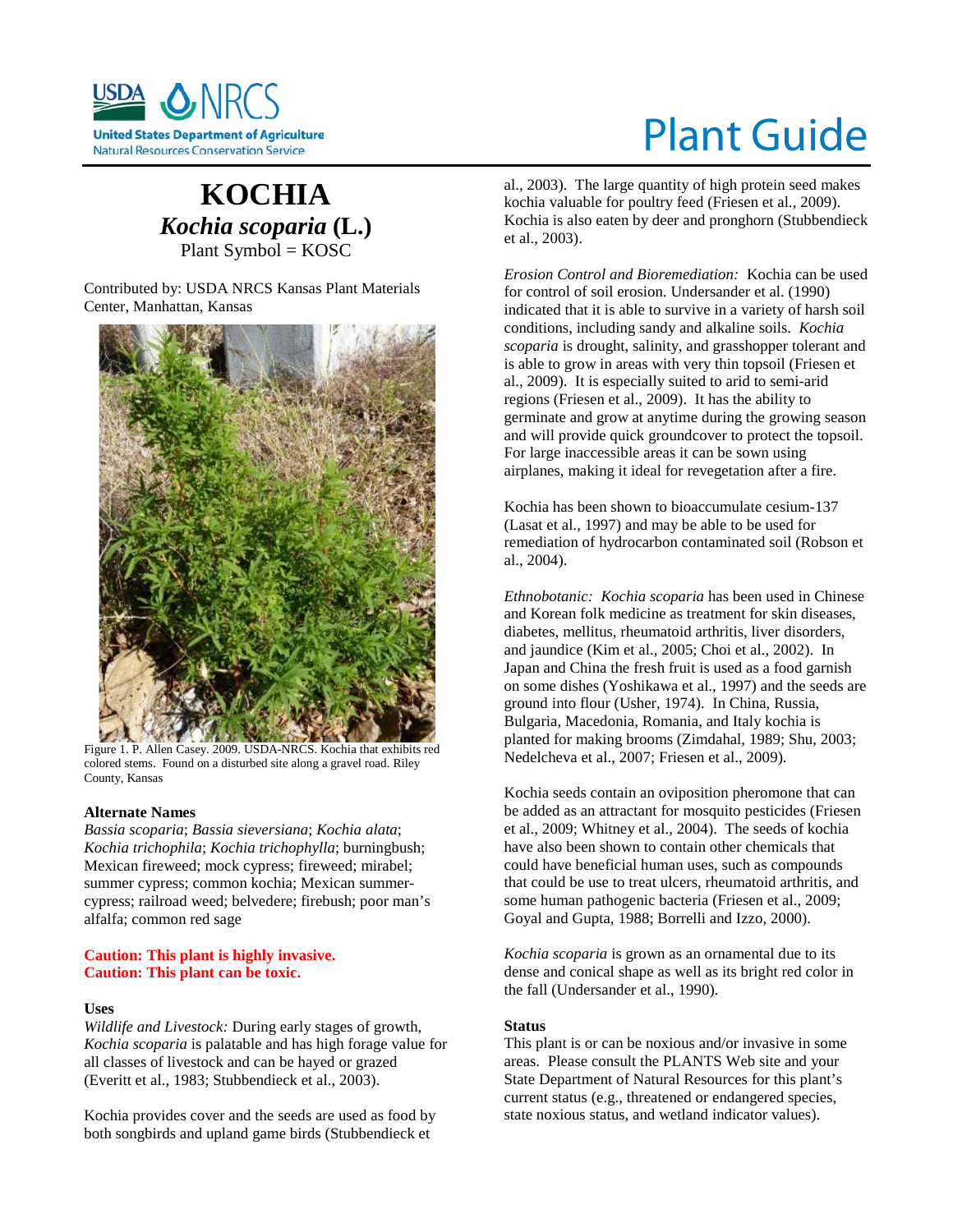# **Weediness**

This plant may become weedy or invasive in some regions or habitats and may displace desirable vegetation if not properly managed. Please consult with your local NRCS Field Office, Cooperative Extension Service office, state natural resource, or state agriculture department regarding its status and use. Weed information is also available from the PLANTS Web site at plants.usda.gov. Please consult the Related Web Sites on the Plant Profile for this species for further information.

When kochia matures it breaks off at the base of the plant and becomes a tumbleweed which helps disperse the seed. Forcella (1985) concluded that due to this tumbleweed mode of dispersal, kochia had the highest rate of spread among alien weed species in the western United States from 1880 and 1980.

# **Description**

*General*: Goosefoot Family (Chenopodiaceae). Kochia is an introduced, erect, annual forb with a taproot that forms pyramidal or rounded bushes up to 7 feet (2.1 m) tall. Phillips and Launchbaugh (1958) reported that the roots of *Kochia scoparia* can reach a depth of at least 8 feet (2.4 m) and have a horizontal radius of at least 8 feet (2.4 m) which would allow the plant to draw water from a cylindrical soil mass 16 feet (4.9 m) in diameter and 8 feet (2.4 m) or more deep.

The leaves have alternate arrangement and are simple, linear to narrowly ovate to 5.5 cm long and can have hairs, depending on age. Leaves are very short petioled or sessile. The leaves have 1-5 prominent veins with entire margins fringed with hairs. Stem is green, red tinged, or red depending on age (Friesen et al., 2009). The flowers are green leaf-like bracts and surrounded by tufts of hair (Stubbendieck et al., 2003). The inflorescence is a spike and is axillary and terminal. Flowers are either perfect with 3-5 stamens or pistillate with both types having two stigmas (Friesen et al., 2009). Kochia has utricle fruits with an oval, brown to black seed (Stubbendieck et al., 2003). Kochia varies widely in morphological characters partially due the environment where it is found (Friesen et al., 2009).

#### *Distribution*:

Kochia is common throughout the western and northern United States (Friesen et al., 2009). It is also found throughout much of Canada, especially in the arid and semi-arid grasslands (Friesen et al., 2009). Kochia is also found throughout Europe, Africa, and South America, as well as parts of, Asia (Friesen et al., 2009). Although once present in Australia it has now been eradicated (Natural Resource Management Ministerial Council, 2006).

For current distribution, please consult the Plant Profile page for this species on the PLANTS Web site.

# *Habitat*:

Kochia is common in rangelands, pastures, fields, disturbed sites, gardens, roadsides, and ditchbanks (Stubbendieck et al., 2003; Whitson et al., 1991). It can be found in areas with as little as 6 inches (15.24 cm) of annual rainfall (Undersander et al., 1990).

#### **Adaptation**

Kochia is native to central and eastern Europe and Asia (Whitson et al., 1991) and was likely introduced as an ornamental in the mid- to late 1800's (Friesen et al., 2009). *Kochia scoparia* can be found in a very wide range of temperatures and climatic regions throughout the world, but is particularly adapted to arid and semi-arid regions, such as the Canadian prairies and the Great Plains region of the United States (Friesen et al., 2009). Kochia exhibits early germination that makes it capable of utilizing limited spring soil moisture in arid to semi-arid regions (Eberlein and Fore, 1984). Germination of seeds can occur multiple times throughout the growing season (Friesen et al., 2009), enabling it to take advantage of moisture when it is available. Seeds are able to germinate under high stress conditions, such as lack of moisture, high salinity, or extremes in pH (Friesen et al., 2009).

Kochia is a facultative alkali halophyte and is tolerant of thin or high salinity soils or acidic soils due to the presence of aluminum or manganese (Friesen et al., 2009; Bilski and Foy, 1988).

#### **Establishment**

Undersander et al. (1990) gives the following guidelines for seeding and establishment of Kochia. Soil should plowed or disked and weed free. Planting should be done late April to early May. Liming of the soil to a pH of 6.0 is recommended. Nitrogen equaling 100 – 250 lb N/acre  $(113 - 282.5 \text{ kg N/ha})$  should be applied by applying  $50 -$ 100 lb/acre (56.5 - 113 kg/ha) before planting and topdressing the remainder later depending on the anticipated yield. Splitting the application and not applying more than 150 lb N/acre (169.5 kg N/ha) at one time reduces the possibility of nitrate toxicity. Suggested potash (K<sub>2</sub>O) rates are  $24 - 50$  lb K<sub>2</sub>O/ton (12 – 25 kg) K2O /metric ton) of hay harvested. Drilling seed at 1 lb/acre (1.1 kg/ha) in 36 in (91.4 cm) rows should result in an adequate stand. Seeding rates of 1-4 lb/acre (1.1 to 4.4 kg/ha) may be necessary if a thicker stand is desired or if broadcast or airplane seeding is used. Seed depth should not exceed  $\frac{3}{4}$  in (1.9 cm) deep with the best results around ¼ in (0.64 cm) Kochia will need to be thinned to prevent it from crowding itself out. This can be done by thinning to 2-10 plants/ft of row by chiseling at right angles or windrowing portions of the field and allowing livestock to graze the dry feed as they graze the green material. An alternate method of thinning is to allow livestock grazing for a short time when the plants are approximately 2 in. (5.08 cm) tall.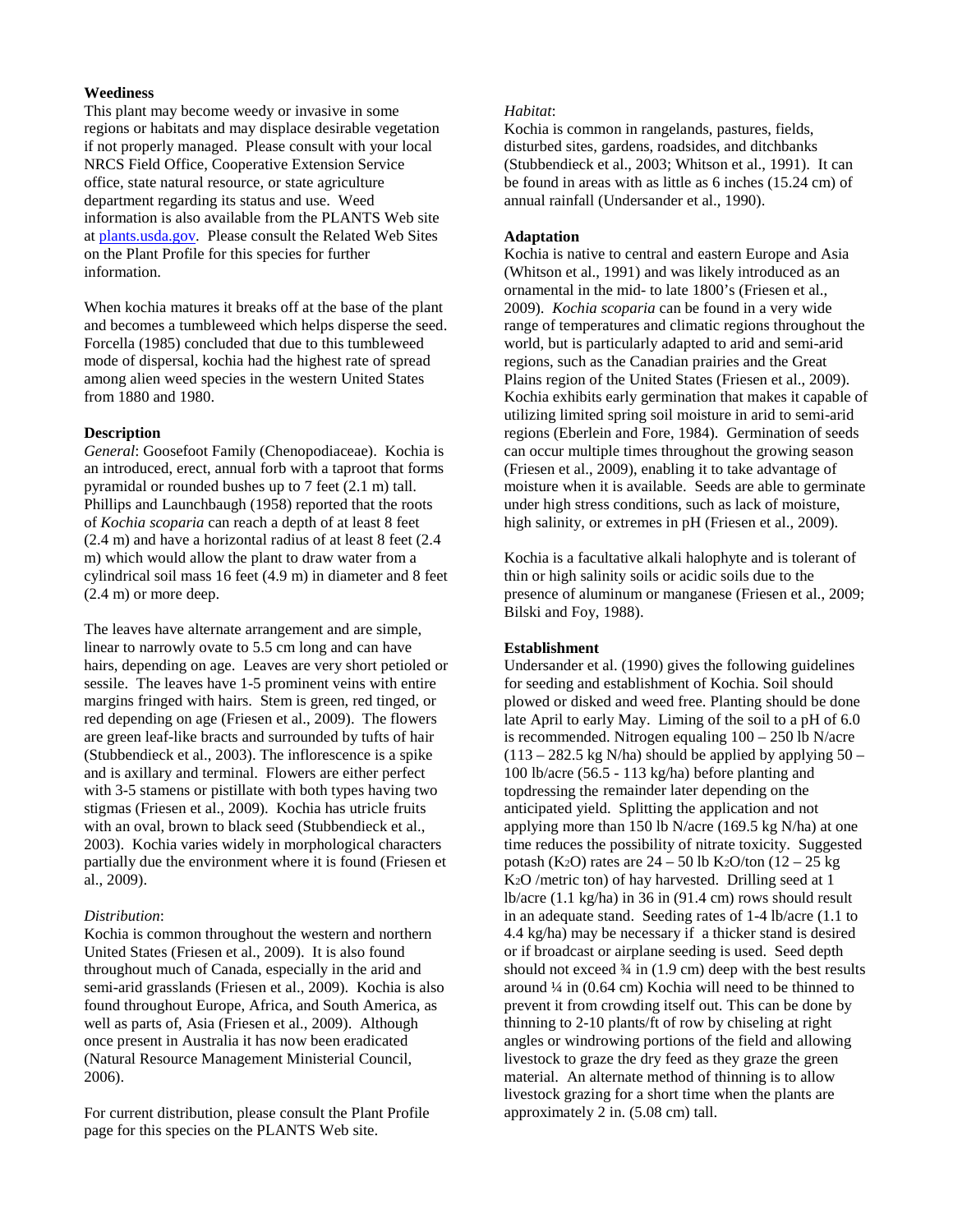# **Management**

*Kochia scoparia* is palatable to all classes of livestock. The nutritional value, when immature, is similar to that of alfalfa (Stubbendieck et al., 2003). *Kochia scoparia* can be toxic to livestock and may cause death if consumed in large quantities by cattle, sheep, or horses (Sprowls, 1981). Kochia has been known to cause polioencephalomalacia and photosensitization in range cattle (Dickie and Berryman, 1979). Kochia has been identified as containing saponins, alkaloids, oxalates, and nitrates all of which are toxic substances that seem to be more toxic during times of drought and during seed maturity (Dickie and James, 1983), so caution should be used when using kochia as forage for livestock. It is recommended that kochia forage should consist of not more than 50% of livestock ration (Mir et al., 1991; Saskatchewan Agriculture, 1986). Kochia stands can be grazed by livestock directly but care should be taken to prevent poisoning. Rotational grazing of other crops and not grazing for more than 90-120 days should help prevent poisoning (Undersander et al., 1990). Feeding supplemental phosphorus is recommended for livestock grazing on kochia due to the low amount that is present in the plant (Undersander et al., 1990).

If kochia is cut for hay or silage it should be cut before it has produced seed when it is between  $18 - 26$  in  $(45.7 -$ 66 cm) tall (Undersander et al., 1990). Under irrigated and fertilized conditions kochia could be cut up to four times a year (Foster, 1980). Reports of hay production has varied from 1 ton/acre (2.25 t/ha) (Hanson 1988) to 11.5 ton/acre (26 t/ha) (Foster, 1980) depending on region, moisture, and fertilization.

If it is cut for hay, it will likely need to be crimped and crushed after cutting and is going to take between 10-30 days to cure (Hanson, 1988). Kochia is more resistant to spoiling, even with rain, and can be baled at higher moisture levels than with other crops (Hanson, 1988). If hay is harvested when it is too mature and contains coarse stalks, then bales will need to be processed (i.e. ground) and mixed with other forages for livestock to readily consume it (Hanson, 1988).

# **Pests and Potential Problems**

There are some insects that are found to use kochia as a food source or host, however, they rarely cause major problems to the plants (Friesen et al., 2009). Kochia may be host to various fungi some of which can be detrimental to crops. One such fungus is *Aphanomyces cochlioides* Drechsler, which causes blackroot of sugarbeet in Canada (Williams and Asher, 1996). Friesen et al. (2009) indicated that kochia may be a host for insects that may be vectors for or direct hosts for certain bacteria and viruses that can be problems for some agricultural crops such as potatoes and tobacco.



Figure 2. P. Allen Casey. 2009. USDA-NRCS. Dry kochia in a wheat stubble field. This plant may break off at the base creating a tumbleweed that has the potential to spread seed great distances from where it originated. Riley County, Kansas

Grasses will out-compete kochia (Undersander et al., 1990). This can be a good trait if kochia is used for soil stabilization and it is desired that perennial grasses eventually dominate the site. However, if the goal is to produce kochia as forage rations for livestock, this can be problematic. Currently there is not any herbicide that is registered for weed control in kochia.

Volunteer kochia is likely to be a problem in crops that are planted following kochia and control will be necessary (Undersander et al., 1990). It has been shown that there is at least some herbicide resistance in some populations in parts of the United States, Canada, and the Czech Republic (Friesen et al., 2009). Theses populations have been shown to have at least some resistance to one or more of the following: 2, 4-D, triazine, auxinic herbicides, dicamba, and sufonylurea (Friesen et al., 2009). Kochia seems to be most susceptible to herbicides early in growth, with the effectiveness lessening as the plant matures (Friesen et al., 2009; Eberlein and Fore, 1984).

# **Environmental Concerns**

Kochia is highly invasive and is able to establish and persist in harsh environments were other plants are limited. *Kochia scoparia* has been shown to be one of the most widespread annual weeds in Kansas, Nebraska, Southern Canadian prairies, and throughout the Great Plains Region (Phillips and Launchbaugh, 1958; Stubbendieck et al., 2003; Blackshaw, 1990). Due to the tumble weed type spread of seeds and the documented herbicide resistance, kochia may be hard to control once it is established in an area.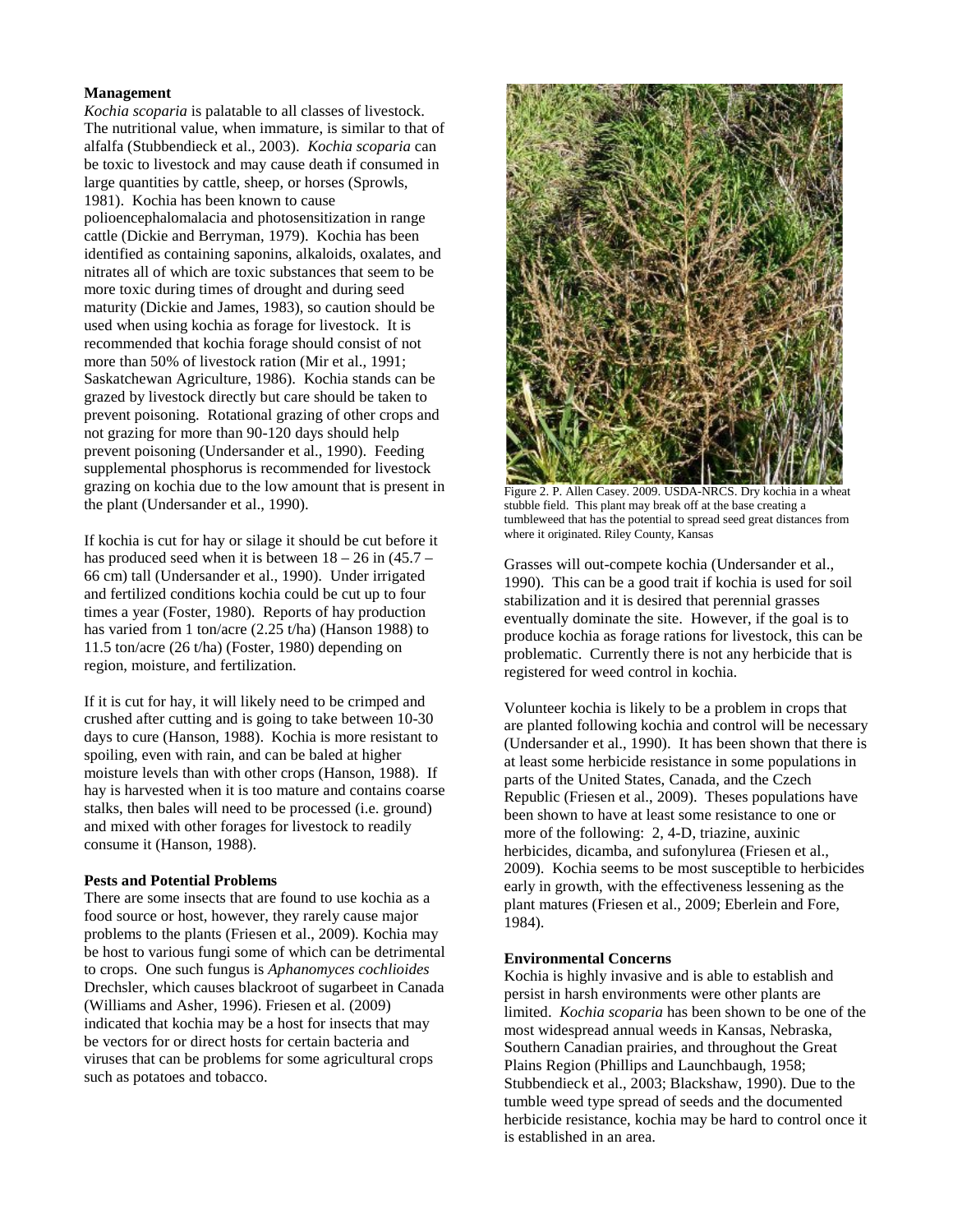Kochia can become a serious problem in agricultural crops, such as sugarbeets, potatoes, alfalfa, and wheat (Boerboom, 1993). Friesen et al. (2009) indicated that kochia has some allelopathic properties which inhibit growth of other kochia plants and other plant species, including common agricultural crops.

# **Control**

Please contact your local agricultural extension specialist or county weed specialist to learn what works best in your area and how to use it safely. Always read label and safety instructions for each control method. Trade names and control measures appear in this document only to provide specific information. USDA NRCS does not guarantee or warranty the products and control methods named, and other products may be equally effective.

Kochia exhibits leaf characteristics, such as pubescence and a wax, which makes absorption of herbicides difficult (Harbour et al., 2003). Absorption and efficacy of herbicides is greatly dependent on the dose applied and the maturity of kochia, with herbicides becoming less effective as the plant matures.

Some populations have shown resistance to 2, 4-D, triazine, auxinic herbicides, dicamba, and sufonylurea (Friesen et al., 2009). The herbicide 2, 4-D, itself, does not provide acceptable control regardless of formulation, dose, or the timing of the application (Friesen et al., 2009).

# **Seeds and Plant Production**

Germination is possible when the top 1-1.5 inches of the soil become frost free and the soil temperature reaches 50°F (10°C) (Becker, 1978; Undersander et al., 1990). Viability of kochia seed is greatly reduced 1-2 years after production, with germination rates shown to be only 5% after one year and 1% after three years, thus preventing persistent seed banks of kochia seed (Friesen et al., 2009).

Seed production is highly variable and depends on the conditions and the competition that the plant endures (Friesen et al., 2009). Stallings et al. (1995) observed that field grown kochia can produce anywhere from 2,000 to 30,000 seeds per plant. Mature seed is not dormant and can germinate immediately under suitable conditions (Friesen et al., 2009). Seed can be harvested using a combine (Undersander et al., 1990). Kochia reproduces solely from seed and has no means or structures for vegetative reproduction (Friesen et al., 2009).

Seedlings of kochia can tolerate frost (Eberlein and Fore, 1984), but mature plants may not be able to produce viable seed in regions with a short frost free growing season (Friesen et al., 2009).

# **Cultivars, Improved, and Selected Materials (and area of origin)**

These plant materials are somewhat available from commercial sources as an ornamental. These plant materials are not readily available from commercial sources for use as livestock forage.

# **References**

- Becker, D.A. 1978. Stem abscission in tumbleweeds of the Chenopodiaceae: kochia. Am. J. Bot. 65:375-383.
- Bilski, J.J., and C.D. Foy. 1988. Differential tolerances of weed species to aluminum, manganese, and salinity. J. Plant Nutr. 11:93-105.
- Blackshaw, R.E. 1990. Russian thistle (*Salsola iberica*) and kochia (*Kochia scoparia*) control in dryland corn (*Zea mays*). Weed Technol. 4:631-634.
- Boerboom, C. 1993. Kochia (*Kochia scoparia* (L.) Schrad.). Pacific Northwest Cooperative Ext. Publ. 460.
- Borrelli, F. and A.A. Izzo. 2000. The plant kingdom as a source of anti-ulcer remedies. Phytotherapy Res. 14:581-591.
- Casey, P.A. 2009. United States Dept. of Agriculture, Natural Resources Conservation Service, Kansas Plant Materials Center, Manhattan, Kansas.
- Choi, J., K.T. Lee, H.J. Jung, H.S. Park, and H.J. Park. 2002. Anti-rheumatoid arthritis effect of the *Kochia scoparia* fruits and activity comparison of momordin Ic, its prosapogenin and sapogenin. Arch. Pharmacol. Res. (Seoul) 25:336-342.
- Dickie, C.W. and J.R. Berryman. 1979. Polioencephalomalacia and photosensitization associated with *Kochia scoparia* consumption in range cattle. J. Am. Vet. Med. Assoc. 175:463-465.
- Dickie, C.W. and L.F. James. 1983. *Kochia scoparia* poisoning in cattle. J. Am. Vet. Med. Assoc. 183:765- 768.
- Eberlein, C.V. and Z.Q. Fore. 1984. Kochia biology. Weeds Today 15:5-7.
- Everitt, J.H., M.A. Alaniz, and J.B. Lee. 1983. Seed germination characteristics of *Kochia scoparia*. J. Range Manag. 36:646-648.
- Forcella, F. 1985. Final distribution is related to rate of spread in alien weeds. Weed Res. 25:181-191.
- Foster, C. 1980. Kochia poor man's alfalfa shows potential as feed. Rangeland 2:22-23.
- Friesen, L.F., H.J. Beckie, S.I. Warwick, and R.C. Van Acker. 2009. The biology of Canadian weeds. 138. *Kochia scoparia* (L.) Schrad. Can. J. of Plant Sci. 89:141-167.
- Goyal, M.M. and A. Gupta. 1988. Wax composition and antibacterial activity of *Kochia scoparia*. Fitoterapia 59:145-147.
- Hanson, J. 1988. Farmer's experiences with kochia as a feed. Saskatchewan Research Council Tech. Report no. 216.
- Harbour, J.D., C.G. Messersmith, and B.K. Ramsdale. 2003. Surfactants affect herbicides on kochia (*Kochia*